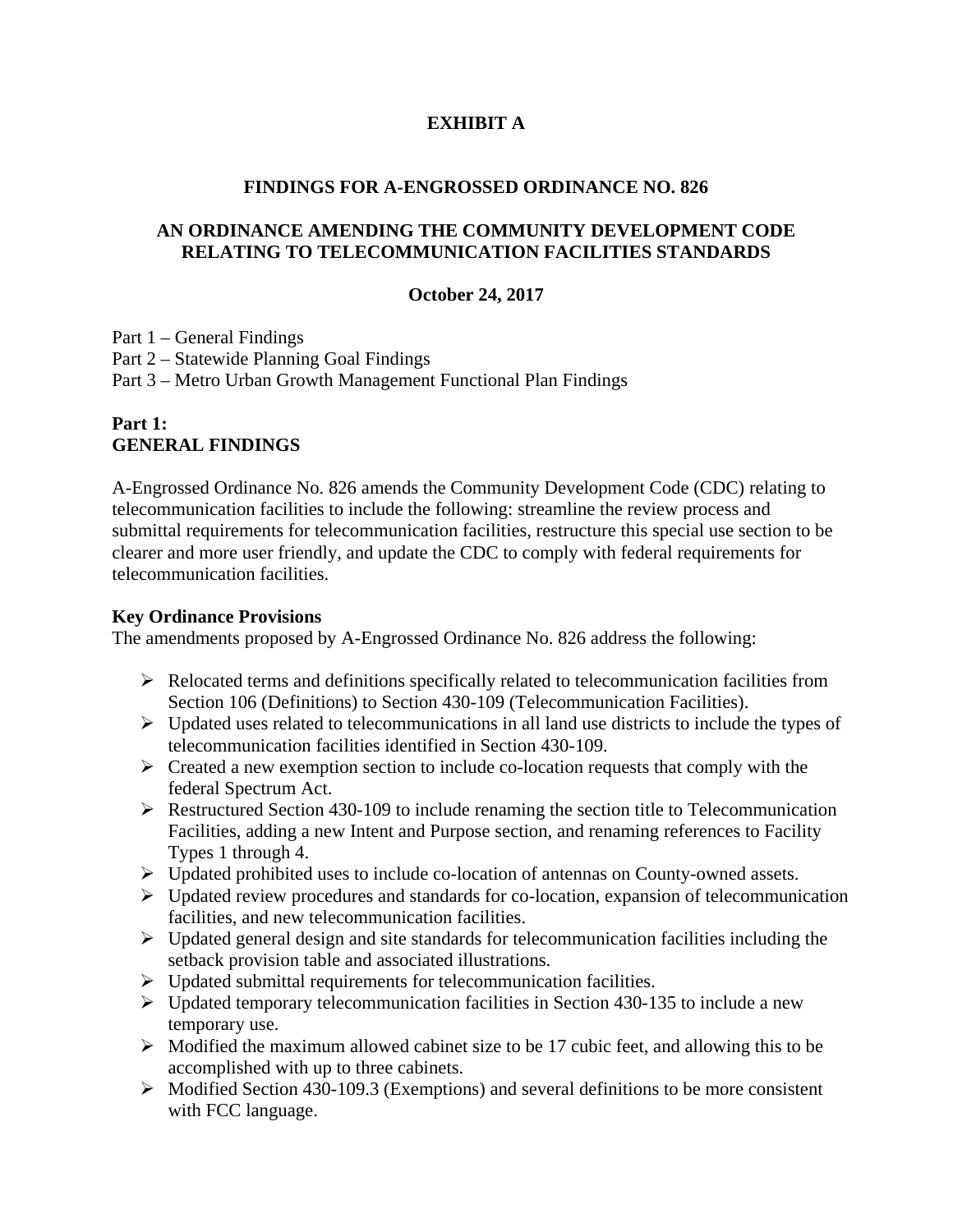Because the ordinance would make changes that do not affect compliance with Oregon's Statewide Planning Goals (Goals), it is not necessary for these findings to address the Goals with respect to each amendment. The County Board of Commissioners (Board) finds that the Goals apply to amendments covered by these findings only to the extent noted in specific responses to individual applicable Goals, and that each amendment complies with the Goals. Goals 15 (Willamette River Greenway), 16 (Estuarine Resources), 17 (Coastal Shorelands), 18 (Beaches and Dunes), and 19 (Ocean Resources) and related Oregon Administrative Rules (OAR) are not addressed because these resources are not located within Washington County.

The County is also required to make findings that the amendments are consistent with the requirements of Metro's Urban Growth Management Functional Plan (UGMFP). These findings are addressed in this document.

# **Part 2: STATEWIDE PLANNING GOAL FINDINGS**

The purpose of the findings in this document is to demonstrate that A-Engrossed Ordinance No. 826 is consistent with applicable Statewide Planning Goals (Goals), Oregon Revised Statutes (ORS), Oregon Administrative Rule (OAR) requirements, Metro's Urban Growth Management Functional Plan (UGMFP), and Washington County's Comprehensive Plan (Plan). The County's Plan was adopted to implement the aforementioned planning documents and was acknowledged by the State of Oregon. The County follows the post-acknowledgement plan amendment (PAPA) process to update the Plan with new state and regional regulations as necessary and relies in part upon these prior state review processes to demonstrate compliance with all necessary requirements. No goal compliance issues were raised in the hearing proceedings described below. In addition, none of the proposed changes to text of the Plan implicate a goal compliance issue. The following precautionary findings are provided to demonstrate ongoing compliance.

### **Goal 1 - Citizen Involvement**

Goal 1 addresses Citizen Involvement by requiring the implementation of a comprehensive program to stimulate citizen participation in the planning process. Washington County has an acknowledged citizen involvement program that provides a range of opportunities for citizens and other interested parties to participate in all phases of the planning process. In addition, Chapter X of the County's Charter sets forth specific requirements for citizen involvement during review and adoption of land use ordinances. Washington County has followed these requirements for the adoption of A-Engrossed Ordinance No. 826.

Along with providing standard notice inviting public comment/participation, staff included stakeholders to provide an assessment of the current regulations on telecommunication facilities, recommend changes, and review the proposed amendments filed by the County. Stakeholders chosen were those that had experience using the County code or were industry experts.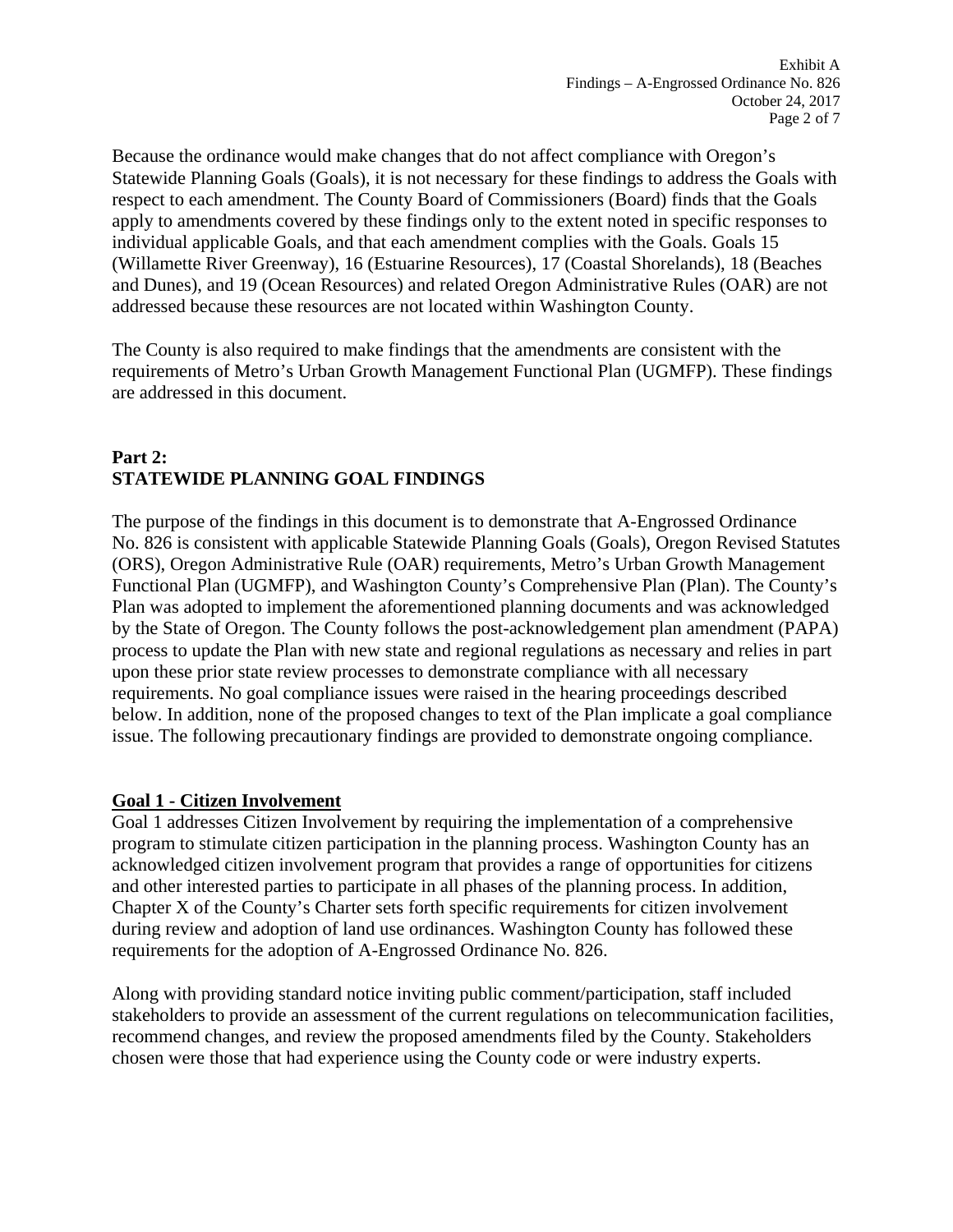#### **Goal 2 - Land Use Planning**

Goal 2 addresses Land Use Planning by requiring an adequate factual base to support a decision as well as coordination with affected governmental entities. Washington County has an acknowledged land use planning process that provides for the review and update of the various elements of the Plan, which includes documents such as the Rural/Natural Resource Plan (RNRP), Comprehensive Framework Plan for the Urban Area (CFP), Community Plans, CDC, and Transportation System Plan (TSP). Washington County utilized this process to adopt A-Engrossed Ordinance No. 826.

Notice was coordinated with all affected governmental entities and comments received regarding A-Engrossed Ordinance No. 826 were addressed either as part of the proceedings or with subsequent staff coordination.

#### **Goal 3 - Agricultural Lands**

Goal 3 seeks to preserve and maintain agricultural lands for farm use, consistent with existing and future needs for agricultural products, forest and open space, and with the state's agricultural land use policies. Policy 15, Implementing Strategies (a) and (j), of the RNRP include provisions for the preservation of agricultural lands.

A-Engrossed Ordinance No. 826 does not amend the applicable Plan policies, Community Plans or CDC standards related to Goal 3. Plan compliance with Goal 3 is maintained with the amendments made by A-Engrossed Ordinance No. 826. The amendments are consistent with the County's acknowledged policies and standards for protection of Goal 3 resources.

### **Goal 4 – Forest Lands**

Goal 4 addresses the conservation of forest lands by maintaining the forest land base and protecting the state's forest economy by making possible economically efficient forest practices. Policy 16, Implementing Strategies (a) and (j) of the include provisions for the conservation and maintenance of forest lands.

A-Engrossed Ordinance No. 826 does not amend the applicable Plan policies, Community Plans or CDC standards related to Goal 4. Plan compliance with Goal 4 is maintained with the amendments made by A-Engrossed Ordinance No. 826. The amendments are consistent with the County's acknowledged policies and standards for protection of Goal 4 resources.

### **Goal 5 – Natural Resources, Scenic and Historic Areas, and Open Spaces**

Goal 5 addresses the protection of natural resources and the conservation of scenic, cultural, and historic areas and open spaces by requiring local programs to protect these resources in order to promote a healthy environment and natural landscape that contributes to Oregon's livability for present and future generations.

In addition, OAR 660-023-0250 requires application of current Goal 5 provisions to postacknowledgment plan amendments (PAPAs) when the PAPA 1) creates or amends a resource list or a portion of an acknowledged plan or land use regulation that protects a significant Goal 5 resource, or 2) allows new uses that could be conflicting uses with a particular Goal 5 site.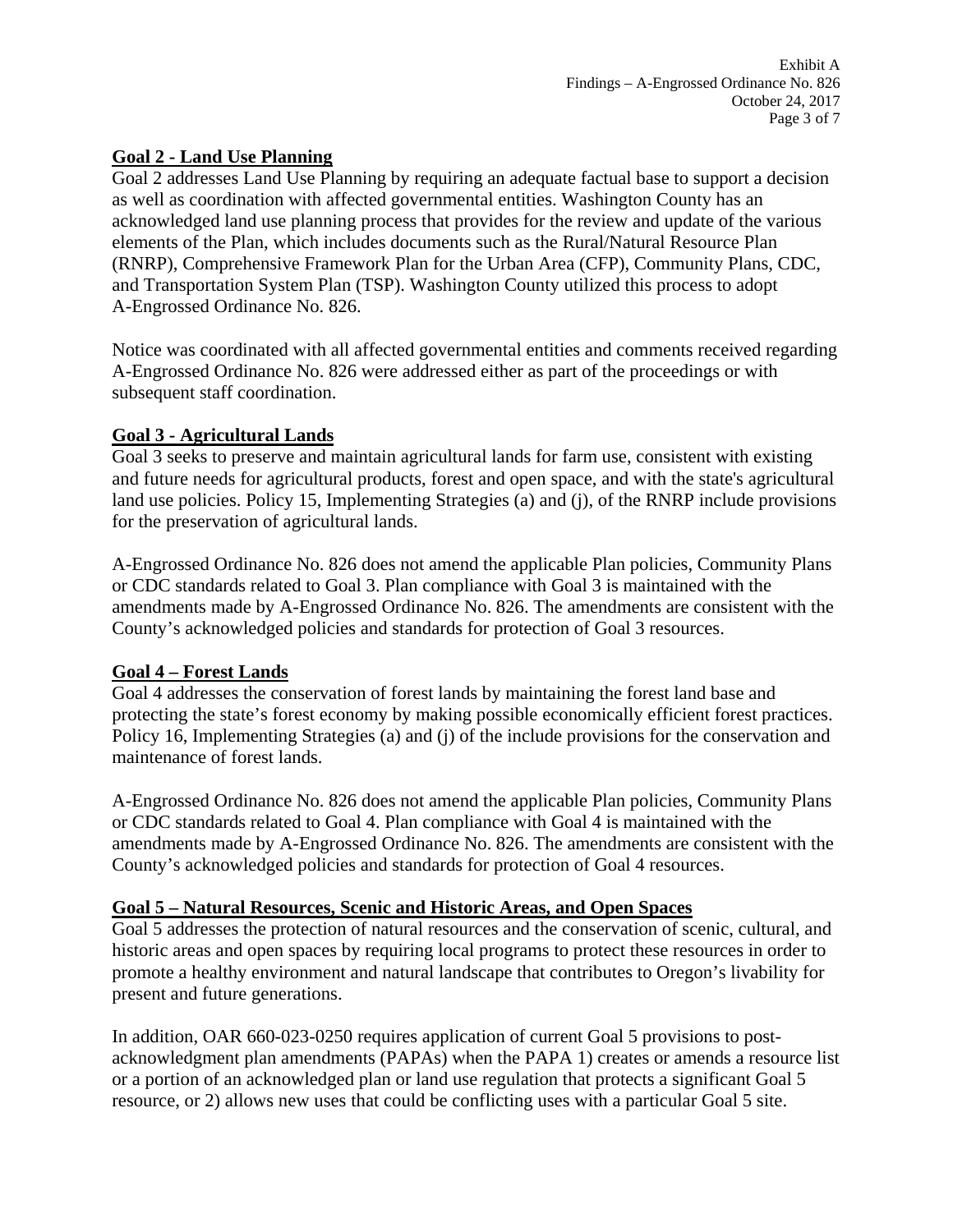Policies 10, 11 and 12 of the CFP, Policies 7, 9, 10, 11, 12 and 13 of the RNRP, and various sections of the Community Plans and the CDC include provisions for the protection of Goal 5 resources.

A-Engrossed Ordinance No. 826 does not amend the applicable Plan policies, Community Plans or CDC standards related to Goal 5 resources. Plan compliance with Goal 5 is maintained with the amendments made by A-Engrossed Ordinance No. 826. The amendments are consistent with the County's acknowledged policies and standards for protection of Goal 5 resources.

### **Goal 6 - Air, Water and Land Resources Quality**

Goal 6 requires the maintenance and improvement of the quality of the air, water and land resources of the state through the implementation of local plans that address waste and process discharge. Policies 4, 5, 6 and 7 of the CFP and Policies 4, 5, 6, and 7 of the RNRP provide for the maintenance and improvement of the quality of air, water and land resources.

A-Engrossed Ordinance No. 826 does not amend the applicable Plan policies, Community Plans or CDC standards related to Goal 6. Plan compliance with Goal 6 is maintained with the amendments made by A-Engrossed Ordinance No. 826. The amendments are consistent with the County's acknowledged policies and standards for protection of Goal 6 resources.

# **Goal 7 - Areas Subject to Natural Hazards**

Goal 7 requires the implementation of local land use programs that reduce the risk to people and property from natural hazards such as floods, landslides and earthquakes. Policy 8 of the CFP and Policy 8 of the RNRP set out the County's policy to protect life and property from natural disasters and hazards.

A-Engrossed Ordinance No. 826 does not amend the applicable Plan policies and strategies for natural disasters and hazards or CDC standards related to flood plain areas. Plan compliance with Goal 7 is maintained with the amendments made by A-Engrossed Ordinance No. 826. The amendments are consistent with the County's acknowledged policies and standards for regulating development exposed to potential natural disasters and hazards addressed by Goal 7.

### **Goal 8 - Recreational Needs**

Goal 8 requires local jurisdictions to satisfy the recreational needs of citizens and visitors by planning and providing for the siting of necessary recreational facilities. Policies 33, 34 and 35 of the CFP, Policy 24 of the RNRP and the individual Community Plans address the recreational needs of Washington County's residents and visitors.

A-Engrossed Ordinance No. 826 does not amend the applicable Plan policies or Community Plans regarding recreational needs. Plan compliance with Goal 8 is maintained with the amendments made by A-Engrossed Ordinance No. 826. The amendments are consistent with the County's acknowledged policies and standards for satisfying recreational needs as required by Goal 8.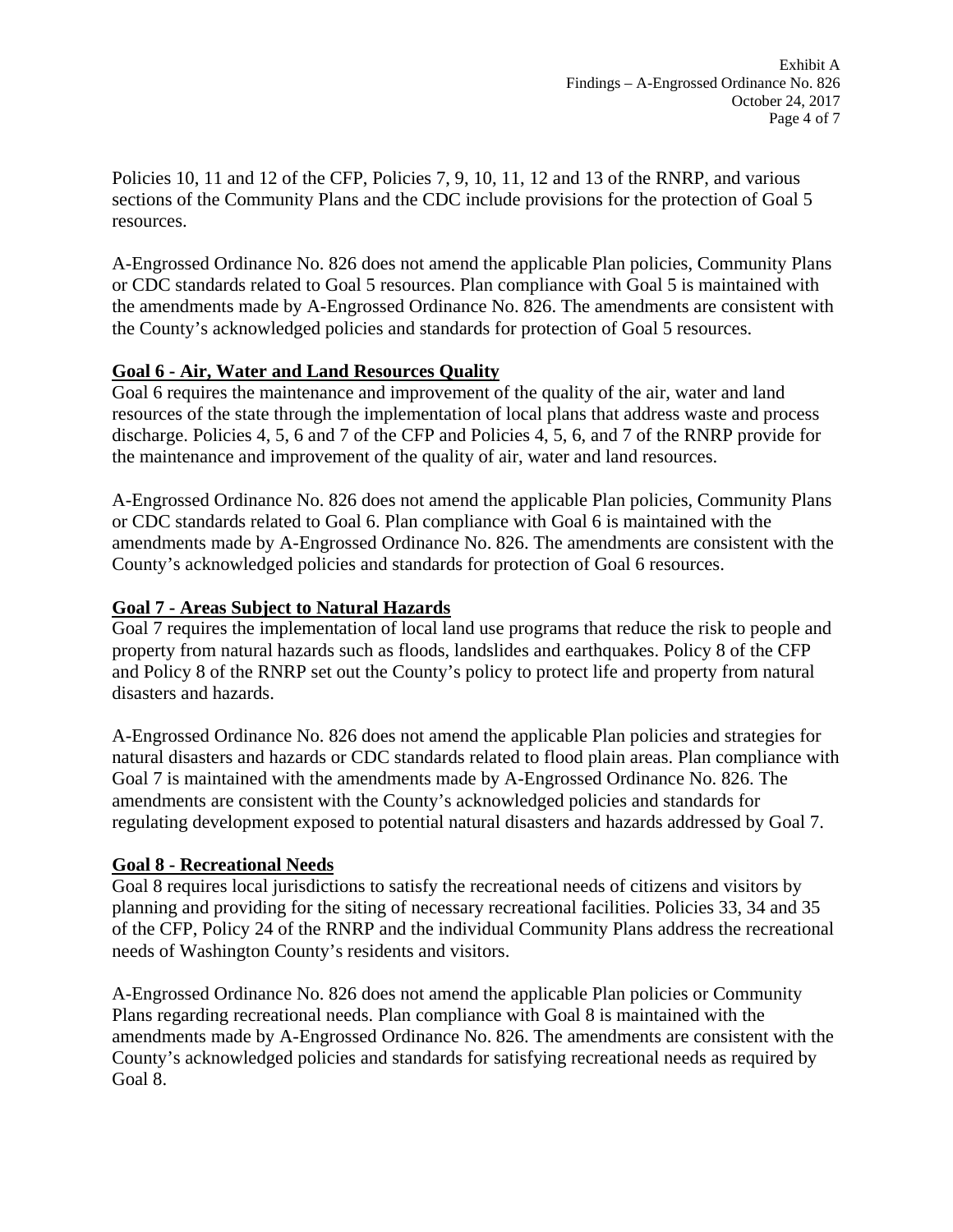#### **Goal 9 – Economic Development**

Goal 9 requires the provision of adequate opportunities throughout the state for a variety of economic activities vital to the health, welfare and prosperity of citizens. Policy 20 of the CFP and Policies 15, 16, 20 and 21 of the RNRP set out the County's policies to strengthen the local economy. The CDC contributes to a sound economy by providing standards that facilitate development in an orderly and efficient fashion.

A-Engrossed Ordinance No. 826 does not amend the applicable Plan policies or CDC standards relating to economic development. Plan compliance with Goal 9 is maintained with the amendments made by A-Engrossed Ordinance No. 826. The amendments are consistent with the County's acknowledged policies and standards for strengthening the local economy as required by Goal 9.

### **Goal 10 - Housing**

Goal 10 requires the provision of housing, including adequate numbers of units within a range of prices, types and densities that provide realistic options to meet citizen needs. Policies 21, 22, 23 and 24 of the CFP, and Policies 19 and 26 of the RNRP address the provision of housing in the urban and rural areas of the county. The CDC contributes to the provision of adequate housing by establishing standards that facilitate development in an orderly and efficient fashion.

A-Engrossed Ordinance No. 826 does not amend the applicable Plan policies or CDC standards relating to housing. Plan compliance with Goal 10 is maintained with the amendments made by A-Engrossed Ordinance No. 826. The amendments are consistent with the County's acknowledged policies and standards for strengthening the local economy as required by Goal 10.

### **Goal 11 - Public Facilities and Services**

Goal 11 requires a plan for the orderly and efficient arrangement of public facilities and services to serve as a framework for urban and rural development. Policies 15, 25, 26, 27, 28, 29, 30 and 31 of the CFP, and Policy 22 of the RNRP address the provision of public facilities and services in the urban and rural areas of unincorporated Washington County. The CDC requires that adequate public facilities and services be available for new development.

Telecommunication facilities are a type of utility provided both in the urban and rural areas of unincorporated Washington County. The amendment is to update the CDC to comply with federal regulations and to streamline the telecommunication facilities regulations to be more user-friendly. Consistent with Goal 11, the amendments may improve installation of this type of utility.

### **Goal 12 - Transportation**

Goal 12 requires the provision and encouragement of a safe, convenient, multi-modal, and economic transportation system. Policy 32 of the CFP, Policy 23 of the RNRP, and in particular the Washington County Transportation System Plan (TSP) describes the transportation system necessary to accommodate the transportation needs of Washington County. Implementing measures are contained in the TSP, Community Plans, and the CDC.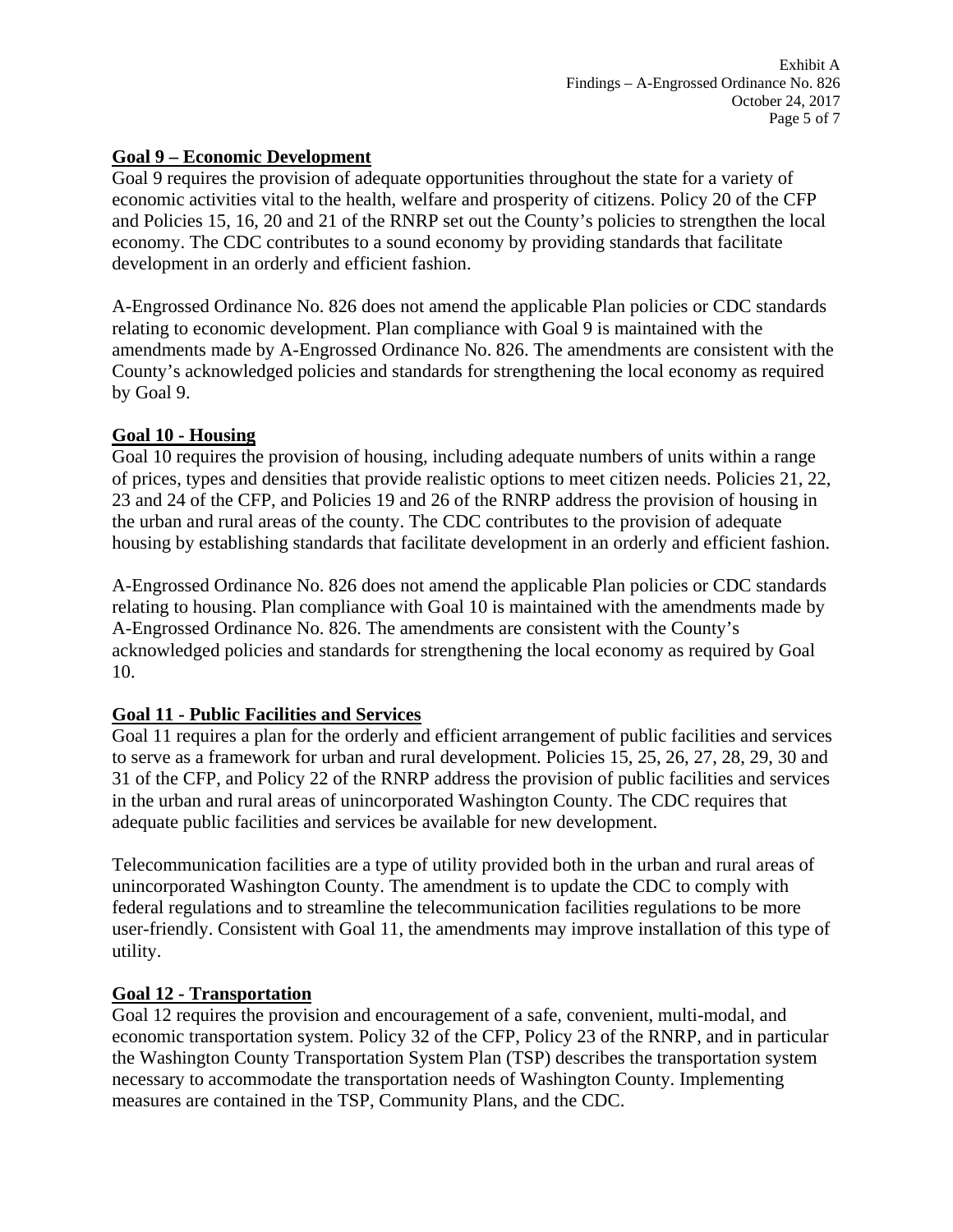A-Engrossed Ordinance No. 820 does not include amending the TSP, nor does it include any transportation-related amendments to the CDC.

The amendments are consistent with the County's acknowledged policies and strategies for the provision of transportation facilities and services as required by Goal 12 (the Transportation Planning Rule or TPR, implemented via OAR Chapter 660, Division 12). Brief summaries of the applicable TPR provisions are followed by findings of compliance.

OAR 660-012-0060 sets forth requirements for plan and land use regulation amendments.

A-Engrossed Ordinance No.826 proposes changes to telecommunication facilities standards and does not significantly affect the transportation system as described by the criteria in OAR 660- 012-0060. The amendments in A-Engrossed Ordinance No. 826 do not change the functional classification of an existing or planned transportation facility; change standards implementing a functional classification system; result in types or levels of travel or access that are inconsistent with the adopted functional classification system designated by the acknowledged TSP for any existing or planned transportation facility; or degrade the performance of any existing or planned transportation facility. The amendments in A-Engrossed Ordinance No. 826 are therefore, consistent with TPR.

### **Goal 13 - Energy Conservation**

Goal 13 requires developed land uses to be managed and controlled so as to maximize the conservation of all forms of energy, based upon sound economic principles. Policies 35, 36, 37, 38, and 39 of the CFP, and Policy 25 of the RNRP address energy conservation in the urban and rural areas of unincorporated Washington County. The CDC implements the energy conservation policies by establishing standards that promote energy efficient development, especially in Article IV.

A-Engrossed Ordinance No. 826 does not amend the applicable Plan policies or CDC standards relating to energy conservation. Plan compliance with Goal 13 is maintained with the amendments made by A-Engrossed Ordinance No. 826. The amendments are consistent with the County's acknowledged policies and strategies for promoting energy conservation as required by Goal 13.

## **Goal 14 - Urbanization**

Goal 14 requires provisions for the orderly and efficient transition from rural to urban land use, to accommodate urban population and urban employment inside urban growth boundaries, to ensure efficient use of land, and to provide for livable communities. Policies 13, 14, 15, 16, 17, 18, 19, 41, 43 and 44 of the CFP and Policy 27 of the RNRP address urbanization within the Regional Urban Growth Boundary. The CDC implements the urbanization policies by establishing standards to promote appropriate urban development. The Community Plans implement the urbanization policies by designating sufficient land for appropriate development.

A-Engrossed Ordinance No. 826 does not amend the applicable Plan policies or CDC standards relating to urbanization. Plan compliance with Goal 14 is maintained with the amendments made